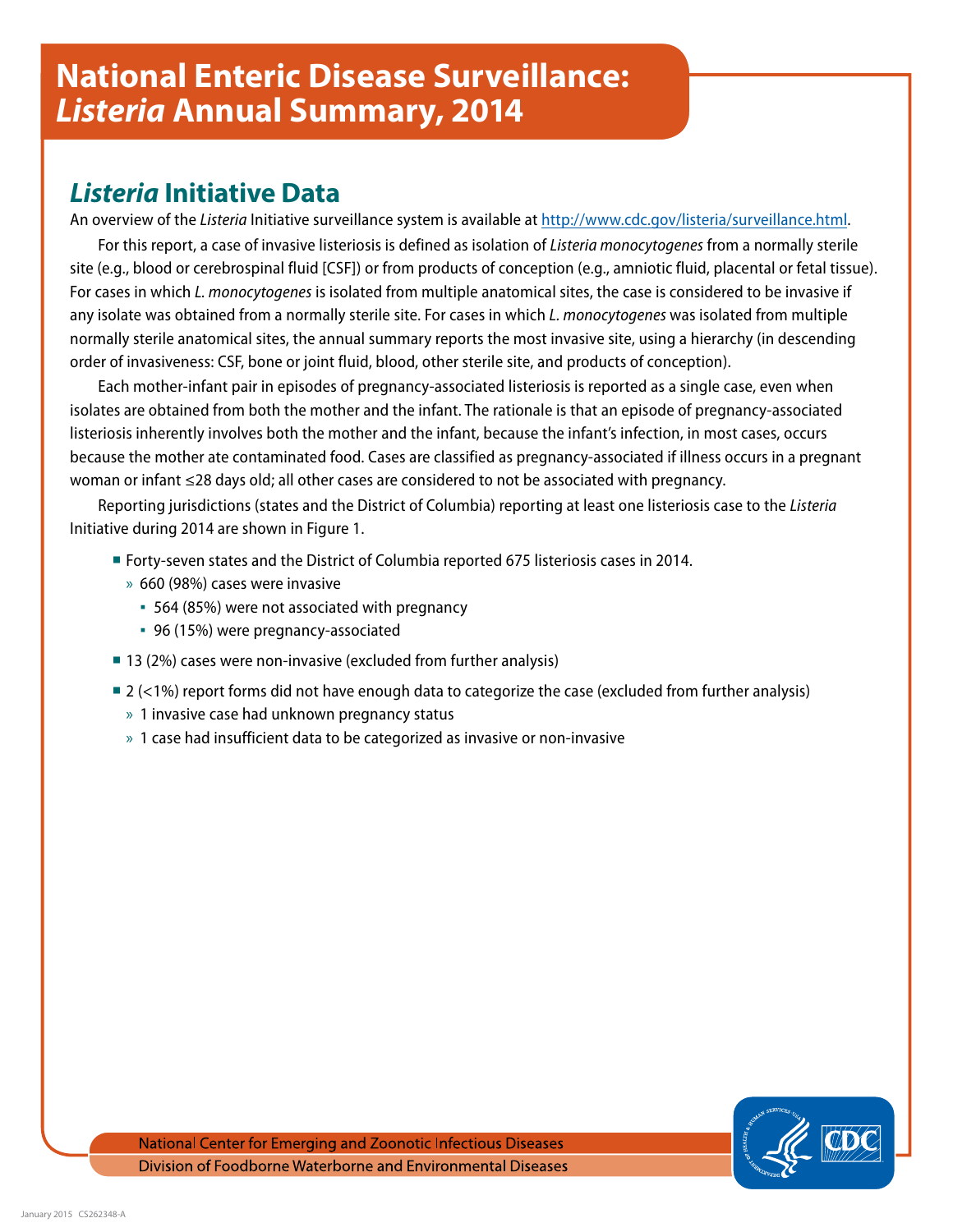**Figure 1.** Jurisdictions reporting cases of listeriosis to the *Listeria* Initiative and National Notifiable Disease Surveillance System (NNDSS), 2014\*,†



\* Number of cases reported to the *Listeria* Initiative in 2014 are indicated on each jurisdiction that reported. † Jurisdictions that did not report any cases to the *Listeria* Initiative were Alaska, South Dakota, and Wyom ing.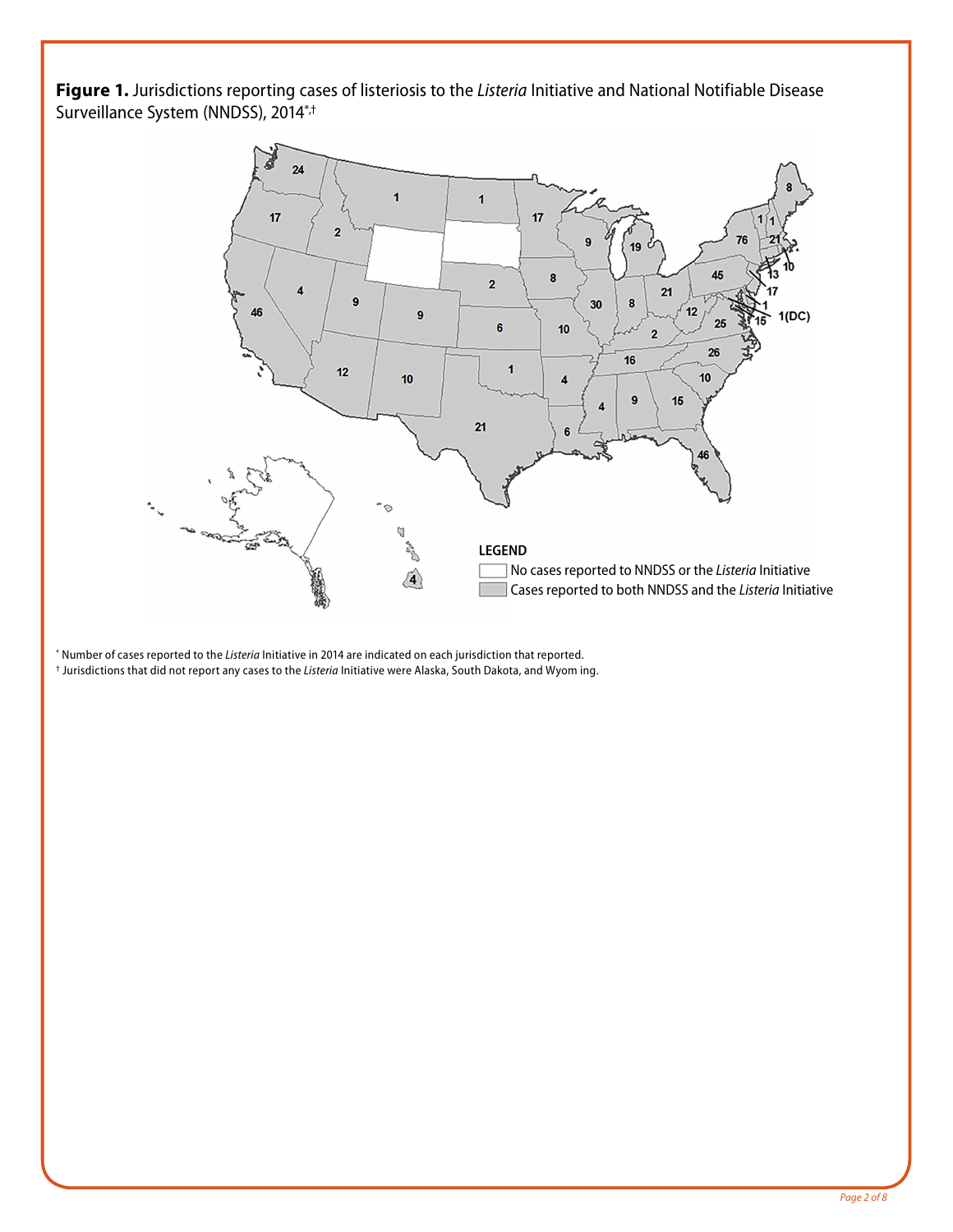# **Invasive listeriosis not associated with pregnancy**

Demographic and clinical characteristics of 564 patients with invasive listeriosis not associated with pregnancy are shown in Table 1.

### **Highlights**

- The median age of patients was 70 years.
- Most isolates were from blood (81%) or cerebrospinal fluid (CSF) (13%).
- **Eighty-nine percent of patients were hospitalized.**
- **Twenty-three percent of patients died.**

**Table 1.** Demographic and clinical characteristics of patients with invasive listeriosis not associated with pregnancy reported to the *Listeria* Initiative, 2014 (n=564).

| <b>Characteristic (number with information)</b>      | $\mathbf n$ | $\frac{9}{6}$ |
|------------------------------------------------------|-------------|---------------|
| Age in years (n=562)                                 |             |               |
| Median (range)                                       | $70(0-95)$  |               |
| Sex (n=562)*                                         |             |               |
| Male                                                 | 293         | 52            |
| Female                                               | 269         | 48            |
| Ethnicity (n=456)*                                   |             |               |
| Hispanic                                             | 58          | 13            |
| Non-Hispanic                                         | 398         | 87            |
| Race (n=441)*                                        |             |               |
| White                                                | 344         | 78            |
| African American or Black                            | 51          | 12            |
| Asian                                                | 34          | 8             |
| <b>Native American</b>                               | 5           | $\mathbf{1}$  |
| Native Hawaiian or Other Pacific Islander            | 4           | 1             |
| Multiracial                                          | 3           | <1            |
| Source of most invasive isolate (n=564) <sup>+</sup> |             |               |
| Blood                                                | 459         | 81            |
| <b>CSF</b>                                           | 72          | 13            |
| Other§                                               | 33          | 6             |
| Hospitalized (n=543)                                 | 485         | 89            |
| Died (n=462)                                         | 107         | 23            |

\* Missing and unknown information was excluded from the denominator for each characteristic: age (n=2), sex (n=2), ethnicity (n=108), race (n=123).

† For cases in which *L. monocytogenes* was isolated from multiple normally sterile anatomical sites, the annual summary reports the most invasive site, using a hierarchy (in descending order of invasiveness: CSF, bone or joint fluid, blood, and other sterile site).

§ Pleural fluid (9), peritoneal fluid (9), joint fluid (8), brain (3), bone (1), eye (1), hemodialysis catheter (1), spinal tissue (1).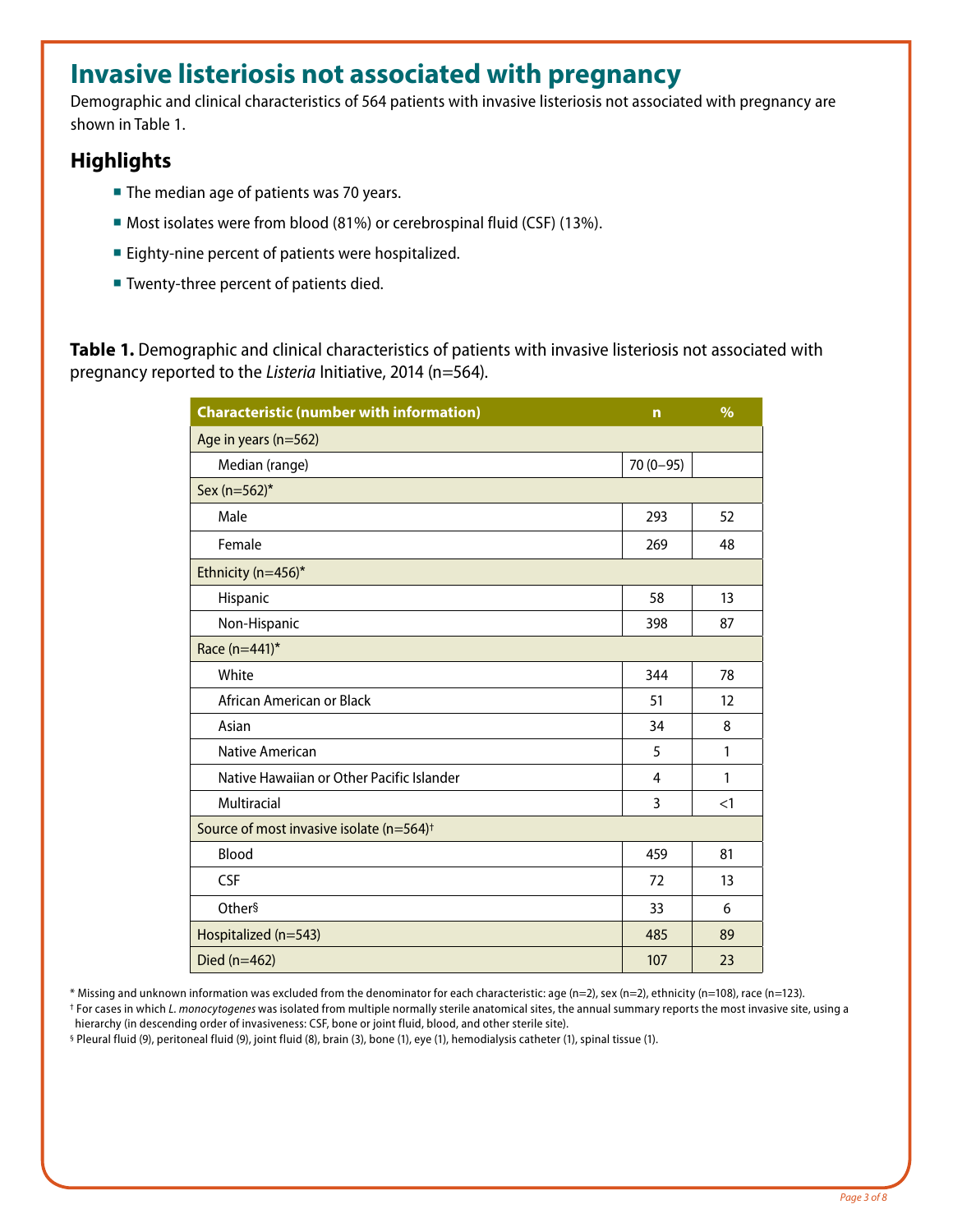Patients with invasive listeriosis not associated with pregnancy reported to the *Listeria* Initiative during 2014 are shown by patient age group and sex in Figure 2.

### **Highlights**

**The number of cases in each 10-year age group increased with age among persons 1 to 79 years.** 

**Figure 2.** Patients with invasive listeriosis not associated with pregnancy, by age group and sex, *Listeria* Initiative, 2014 (n=562).

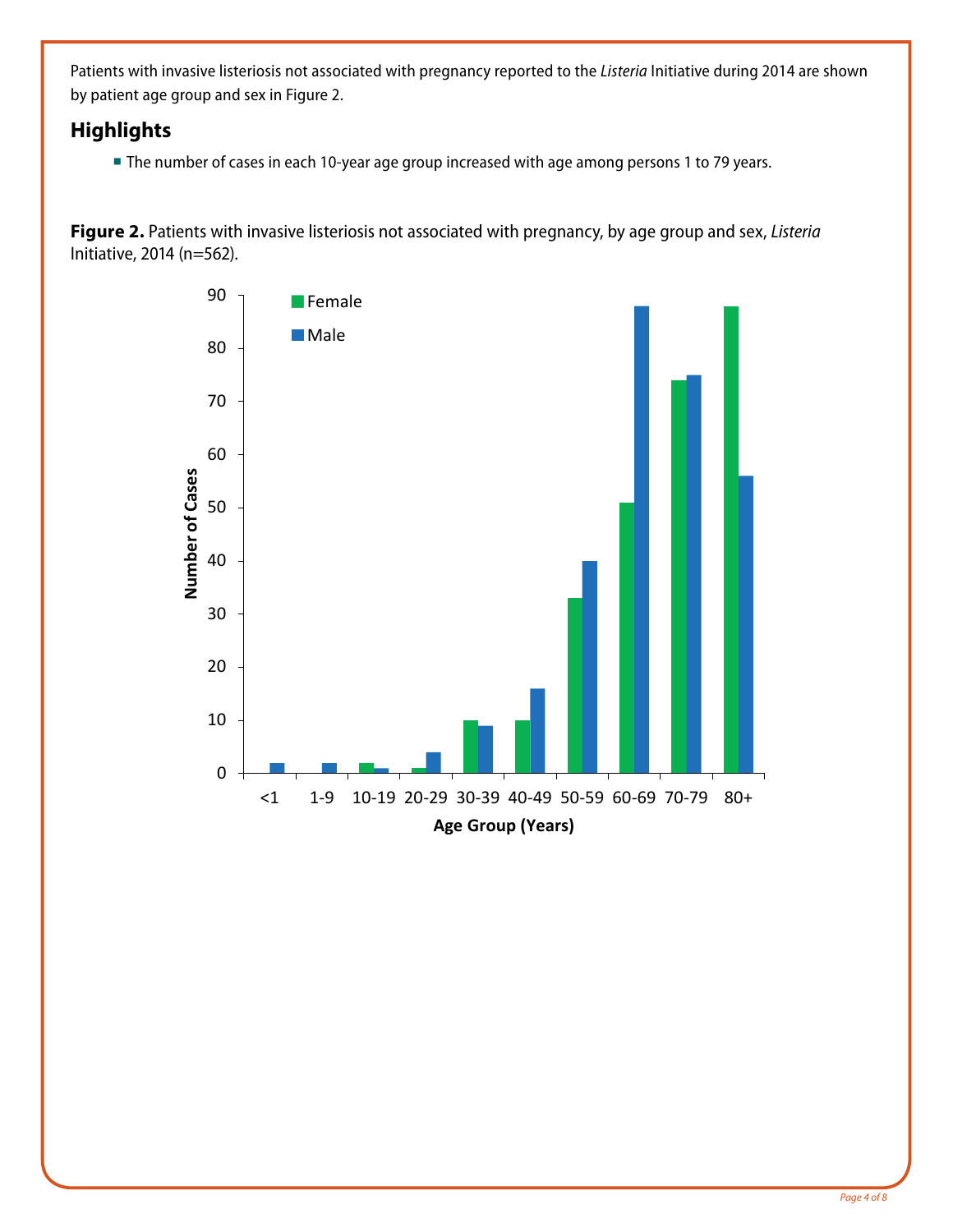## **Pregnancy-associated listeriosis**

Demographic and clinical characteristics of the 96 episodes of pregnancy-associated listeriosis are shown in Table 2.

#### **Highlights**

- Hispanic ethnicity was more common in the mothers in episodes of pregnancy-associated listeriosis (47%) than in patients with invasive listeriosis not associated with pregnancy (13%).
- Twenty-four percent of episodes of pregnancy-associated listeriosis led to fetal death; in addition, 6% were reported to have led to death of live-born infants (outcome not reported for all live births).

**Table 2.** Demographic and clinical characteristics of episodes of pregnancy-associated listeriosis cases reported to the *Listeria* Initiative, 2014 (n=96)\*

| <b>Characteristic (number with information)</b>     | n              | $\frac{0}{0}$ |
|-----------------------------------------------------|----------------|---------------|
| Mother's age in years ( $n=68$ ) <sup>+</sup>       |                |               |
| Median (range)                                      | $30(17-49)$    |               |
| Mother's ethnicity (n=85) <sup>+</sup>              |                |               |
| Hispanic                                            | 40             | 47            |
| Non-Hispanic                                        | 45             | 53            |
| Mother's race (n=71) <sup>+</sup>                   |                |               |
| White                                               | 51             | 72            |
| African American/Black                              | 10             | 14            |
| Asian                                               | 7              | 10            |
| Native Hawaiian or Other Pacific Islander           | $\overline{2}$ | 3             |
| Native American                                     | 1              | 1             |
| Source of most invasive isolate (n=96) <sup>§</sup> |                |               |
| CSF from neonate                                    | 13             | 13            |
| CSF from mother                                     | 1              | 1             |
| <b>Blood from neonate</b>                           | 37             | 39            |
| <b>Blood from mother</b>                            | 29             | 30            |
| Other products of conception <sup>1</sup>           | 16             | 17            |
| Hospitalization**                                   |                |               |
| Mothers (n=82) <sup>++</sup>                        | 43             | 52            |
| Live born infants (n=54) <sup>§§</sup>              | 44             | 81            |
| Pregnancy outcome (n=75) <sup>11</sup>              |                |               |
| Live birth, infant survived                         | 41             | 55            |
| Live birth, infant died                             | 5              | 6             |
| Live birth, unknown infant outcome                  | $\mathfrak{p}$ | 3             |
| Fetal death                                         | 18             | 24            |
| Still pregnant at time of case report               | 9              | 12            |

\*Cases involving mother-infant pairs are counted as a single case.

† Missing and unknown information was excluded from the denominator for each characteristic: age (n=28), ethnicity (n=11), race (n=25).

§ For cases in which *L. monocytogenes* was isolated from multiple normally sterile anatomical sites, the annual summary reports the most invasive site, using a hierarchy (in descending order of invasiveness: CSF, bone or joint fluid, blood, other sterile site, and other products of conception).

¶ Other products of conception include placenta (n=14), amniotic fluid (n=1), and tracheal aspirate sputum (1).

\*\* Hospitalization related to *Listeria* infection.

†† Thirty-nine (91%) of 43 mothers hospitalized for *Listeria* infection had a culture yielding *L. monocytogenes*.

§§ Forty-two (95%) of 44 infants who were hospitalized for *Listeria* infection had a culture yielding *L. monocytogenes*.

¶¶ Outcomes were unknown for 21 cases.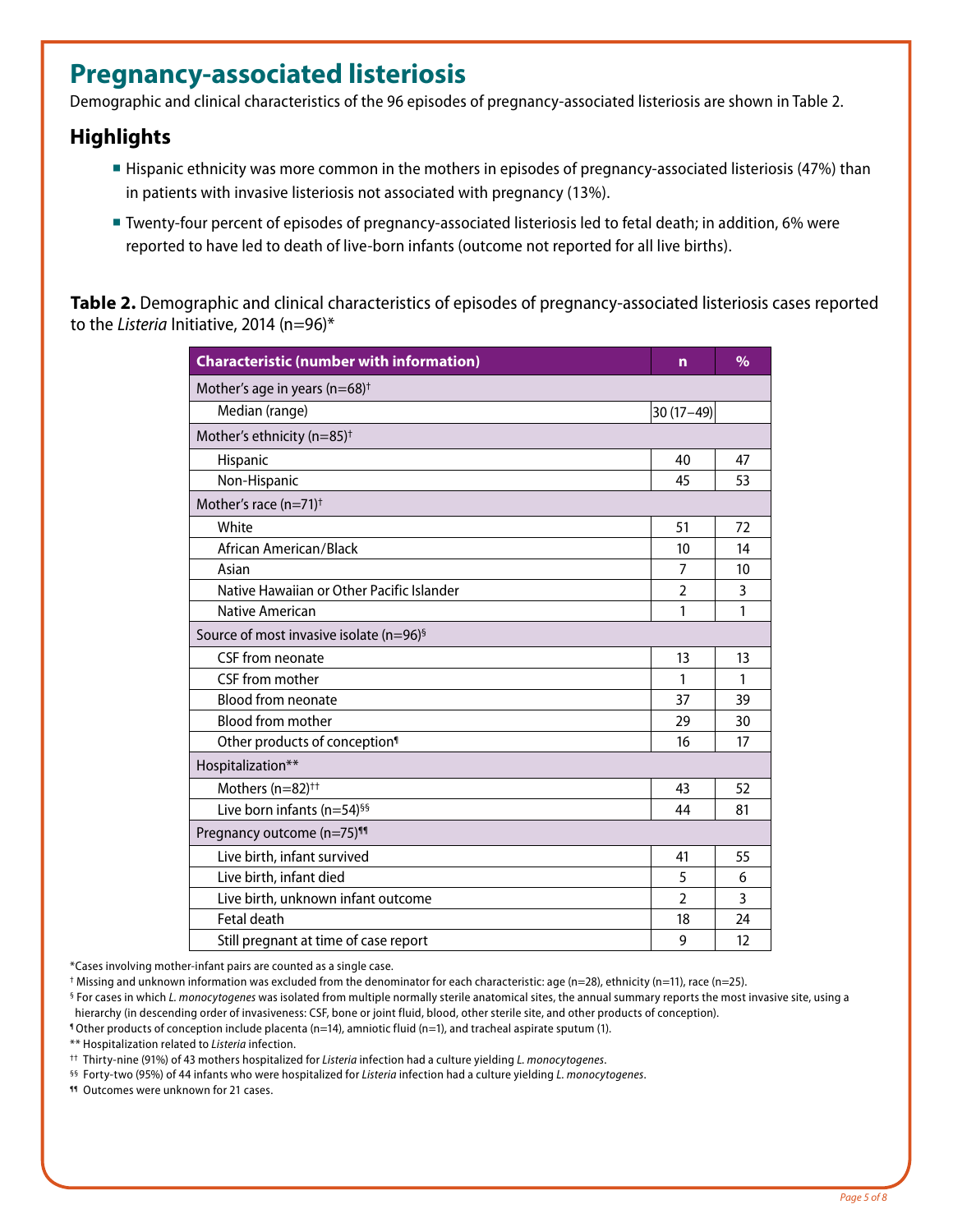## **Investigations**

The *Listeria* Initiative was designed to expedite investigation of and response to clusters and outbreaks. (By cluster, we mean 2 or more people whose isolates are very similar and whose illnesses may or may not have been linked to a common source; clusters of ill persons that were linked to a common source are called outbreaks.) By participating in the *Listeria* Initiative, including use of the standard questionnaire, state and local health departments contribute data on food exposures that can be pooled for rapid investigation of clusters and other epidemiological analyses.

During 2014, state and local health officials, regulatory agencies, and CDC investigated 18 clusters of listeriosis. Eight outbreaks were identified; four outbreaks included patients who resided in more than one state (Table 3). Highlights of these investigations are below. More information on *Listeria* outbreaks can be found at CDC's Foodborne Outbreak Online Database (FOOD) ([wwwn.cdc.gov/foodborneoutbreaks\)](http://wwwn.cdc.gov/foodborneoutbreaks).

| <b>Implicated food/source</b>        | State(s)     | <b>Number</b><br>of cases | <b>Number</b><br>of deaths | <b>Number of</b><br>fetal losses | <b>Highlights</b>                                                                             |  |
|--------------------------------------|--------------|---------------------------|----------------------------|----------------------------------|-----------------------------------------------------------------------------------------------|--|
| Cross-contamination at retail        | Maine        |                           | 0                          | 0                                |                                                                                               |  |
| Cross-contamination at restaurant    | Rhode Island | 4                         | 2                          | 0                                |                                                                                               |  |
| Milkshake made from pasteurized milk | Washington   |                           | 0                          | 0                                | First reported link between human<br>listeriosis and ice cream; made from<br>pasteurized milk |  |
| Mexican-style cheese (1)             | Multistate   | 9                         |                            |                                  | Made from pasteurized milk                                                                    |  |
| Sprouts (2)                          | Multistate   | 5                         | 2                          | 0                                |                                                                                               |  |
| Mexican-style cheese                 | Washington   | 3                         |                            | $\Omega$                         | Made from pasteurized milk                                                                    |  |
| Caramel apples (3)                   | Multistate   | 35                        |                            |                                  | First reported link between human<br>listeriosis and caramel apples                           |  |
| Stone fruit (4)                      | Multistate   | 2                         |                            |                                  | First reported link between human<br>listeriosis and stone fruit                              |  |

## *Listeria* **serotypes**

The CDC *Listeria* Reference Laboratory serotyped 527 isolates from cases reported to the *Listeria* Initiative in 2014 (Table 3).

### **Highlights**

**Serotype 4b was the most commonly identified serotype, accounting for 57% of isolates.** 

**Table 3.** Serotypes of *Listeria monocytogenes* isolated from invasive cases reported to the *Listeria* Initiative, 2014 (n=527)

| <b>Serotype</b>  | n   | $\%$ |  |
|------------------|-----|------|--|
| 4b               | 299 | 57   |  |
| 1/2a             | 139 | 26   |  |
| 1/2 <sub>b</sub> | 66  | 13   |  |
| Other serotypes  | 16  | 3    |  |
| Untypeable       |     |      |  |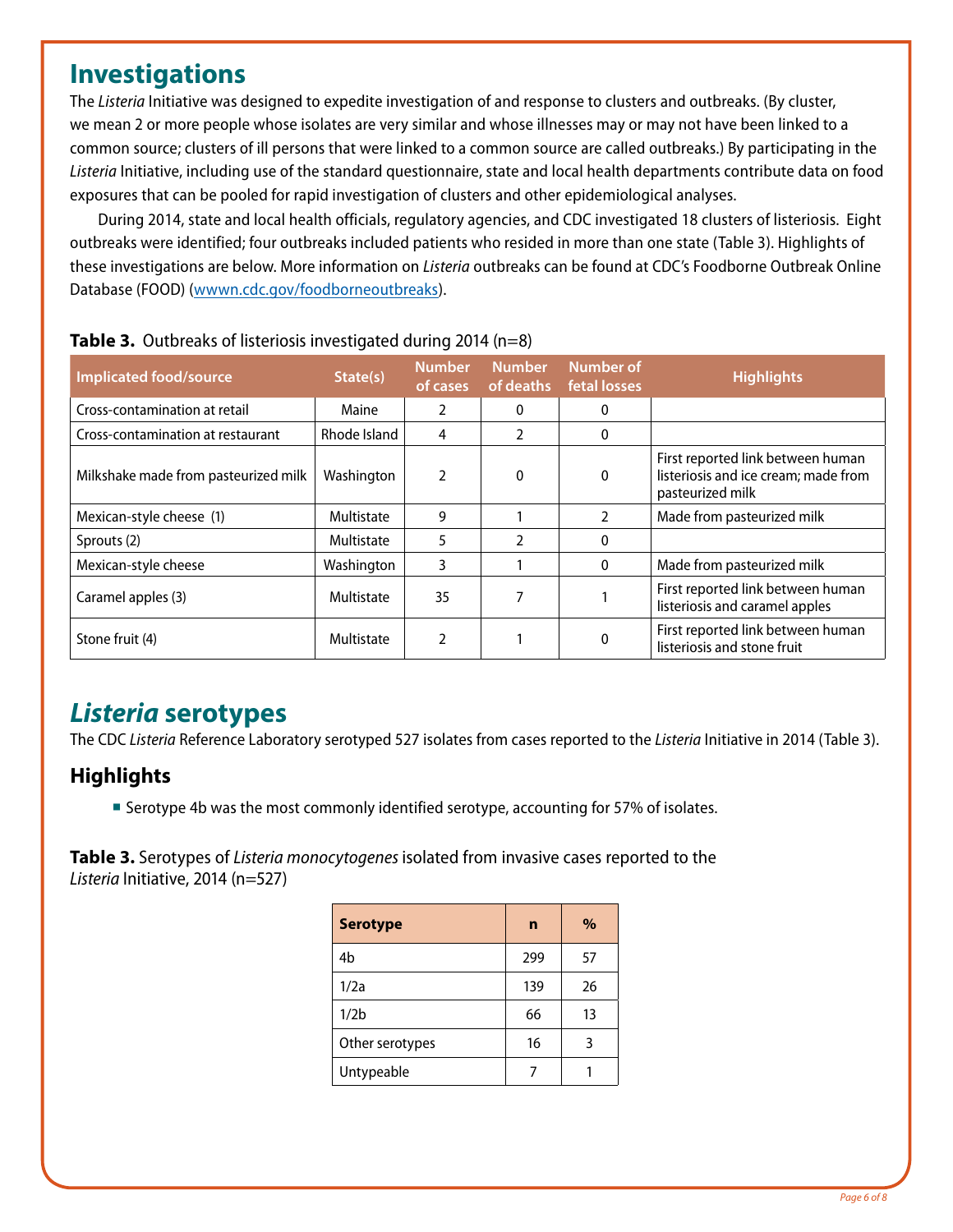## **Reporting Statistics**

Prompt interviewing of all patients with listeriosis, timely submission of *Listeria* Initiative standardized questionnaires to CDC, rapid pulsed-field gel electrophoresis (PFGE) subtyping, and uploading of PFGE results to PulseNet allow for rapid detection and investigation of listeriosis clusters. To help meet these objectives, reporting statistics and goals for the *Listeria* Initiative (below) were proposed at the 2012 Council of State and Territorial Epidemiologists (CSTE) Annual Meeting (5).

CDC sends state-specific summaries to state epidemiologists. Health department personnel may also request their state's reporting statistics by emailing [edebresponse@cdc.gov.](mailto:edebresponse%40cdc.gov?subject=)

**Table 4.** National listeriosis surveillance metrics by year, *Listeria* Initiative, 2010–2014

|                                                                                                              | 2010 | 2011 | 2012 | 2013 | 2014 |
|--------------------------------------------------------------------------------------------------------------|------|------|------|------|------|
| Number of jurisdictions reporting to LI <sup>1</sup>                                                         | 42   | 47   | 44   | 44   | 48   |
| Number of case reports received                                                                              | 577  | 621  | 582  | 646  | 675  |
| Proportion of NNDSS cases reported to LI <sup>2</sup>                                                        | 71%  | 67%  | 78%  | 85%  | 85%  |
| Proportion of human PulseNet isolates reported to LI <sup>3</sup>                                            | 65%  | 69%  | 82%  | 86%  | 87%  |
| <b>Reporting Timeliness</b>                                                                                  |      |      |      |      |      |
| Proportion of interviews reported to CDC within 7 days of interview date <sup>4</sup>                        | 15%  | 19%  | 21%  | 31%  | 38%  |
| Proportion of clinical isolates uploaded to PulseNet within 14 days of specimen collection date <sup>5</sup> | 45%  | 57%  | 53%  | 56%  | 52%  |
| <b>Reporting Completeness</b>                                                                                |      |      |      |      |      |
| Proportion of reports using the standard LI questionnaire <sup>6</sup>                                       | 77%  | 83%  | 78%  | 82%  | 86%  |
| Proportion of reports with "complete" food history <sup>7</sup>                                              | 49%  | 57%  | 53%  | 58%  | 62%  |

1 Includes District of Columbia

<sup>3</sup> Is not calculable in instances where no human isolates are reported to PulseNet

4 Is not calculable in instances where no LI reports are received or when interview date was not completed; CDC did not begin tracking received date until 2008

<sup>5</sup> Is not calculable in instances where no human isolates are reported to PulseNet or when specimen co llection date and/or PulseNet upload date are not completed 6 Is not calculable in instances where no LI reports are received

7 Is not calculable in instances where no LI reports are received; for purposes of this report, complete food history is defined as information on consumption history for all of the following items: turkey breast, blue cheese, cole slaw, smoked fish, yogurt

<sup>2</sup> Is not calculable in instances where no cases are reported to NNDSS